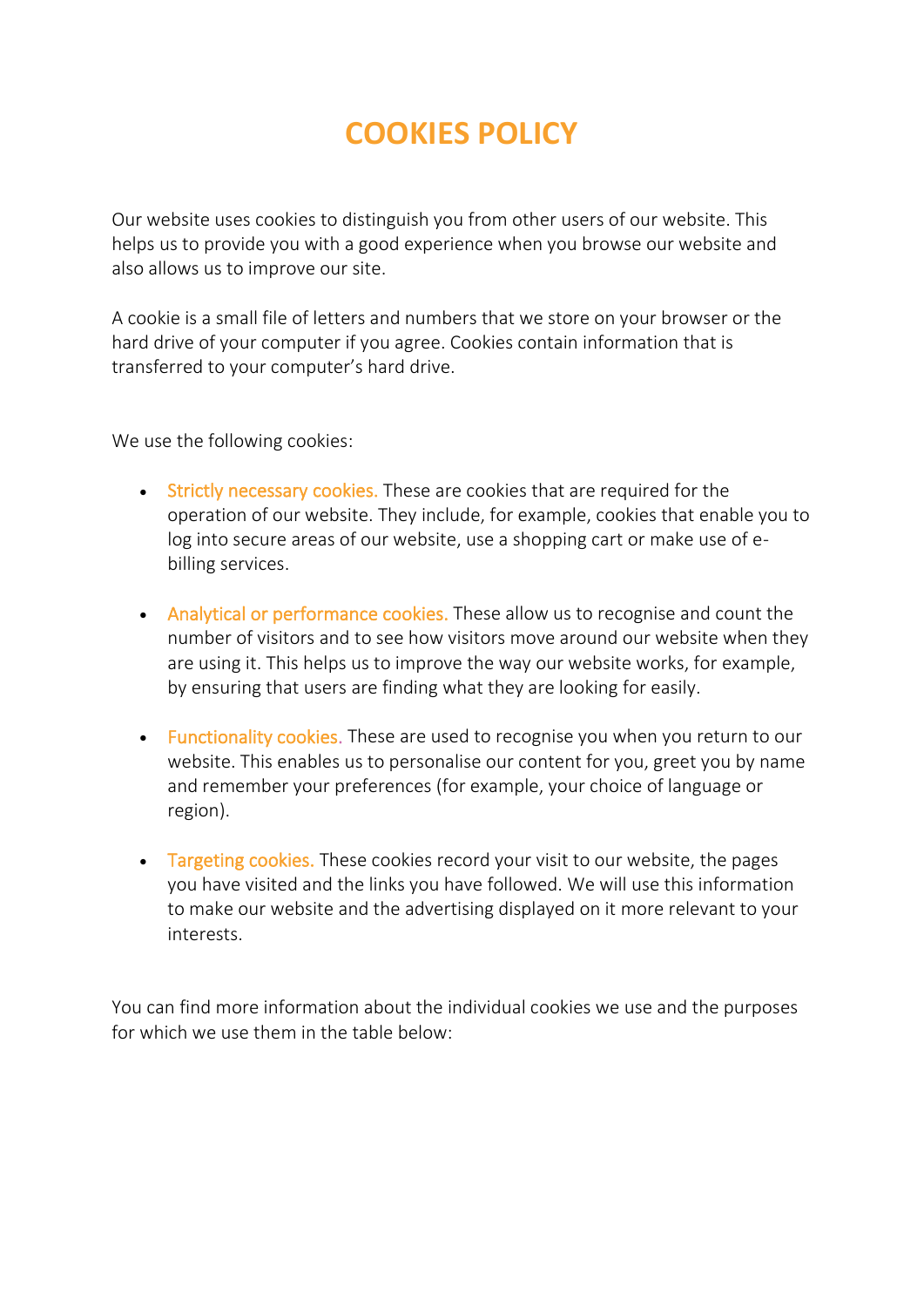| <b>Cookie Title and Name</b> | <b>Purpose</b>                                                                                                                                                                                                                                                                                                                                                                                                                             |
|------------------------------|--------------------------------------------------------------------------------------------------------------------------------------------------------------------------------------------------------------------------------------------------------------------------------------------------------------------------------------------------------------------------------------------------------------------------------------------|
| Google Analytics<br>_ga      | This cookie is installed by Google<br>Analytics and will expire after 2 years.<br>Examples of purposes for which a cookie<br>may<br>be used:<br>This cookie enables us to:<br>a) distinguish users.<br>b) store information anonymously<br>and assign a randomly generated<br>number to identify unique<br>visitors.<br>c) calculate visitor, session,<br>campaign data and keep track of<br>site usage for the site's analytic<br>report. |
| Google Analytics<br>$\_$ gid | This cookie is installed by Google<br>Analytics and will expire after 24 hours.<br>Examples of purposes for which a cookie<br>may be used:<br>This cookie enables us to:<br>a) store information of how<br>visitors use a website and<br>helps in creating an<br>analytics report of how<br>the website is doing.<br>b) The data collected<br>including the number                                                                         |